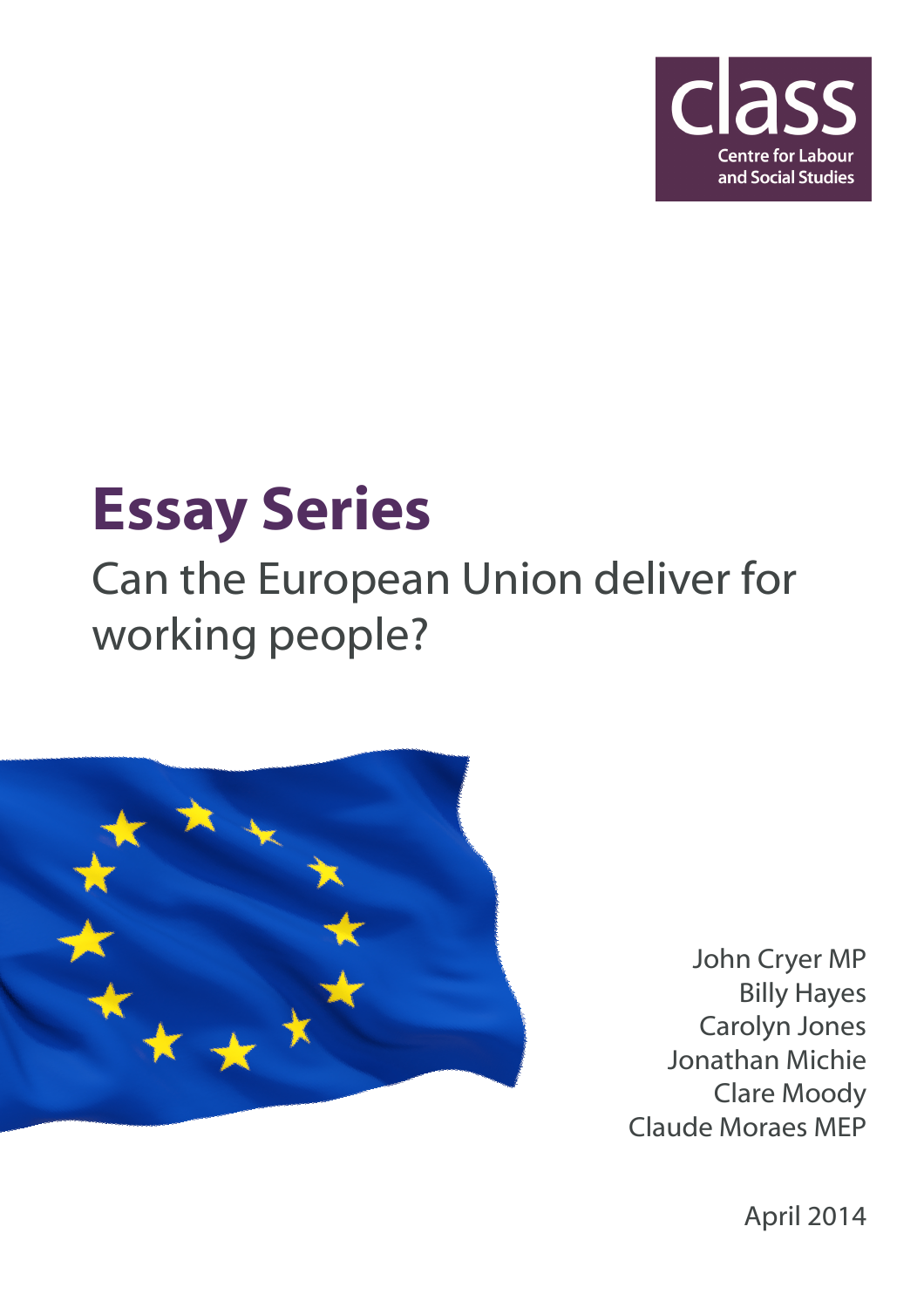### Authors





### John Cryer MP

John is the Labour Member of Parliament for Leyton and Wanstead.

### Billy Hayes

Billy is the General Secretary of the Communication Workers' Union (CWU).



### Carolyn Jones

Carolyn is Director of the Instute of Employment Rights (IER).

Jonathan is Professor of Innovation & Knowledge Exchange at the University of Oxford, where he is

Director of the Department for Continuing

Professor Jonathan Michie





### Education and President of Kellogg College.

### Clare Moody

Clare is a Unite official and is the lead candidate for Labour in the European elections in the South West. She also had a lead role in the campaign to establish the Agency Workers' Directive.

### Claude Moraes MEP

Claude is a Labour Member of the European Parliament for London and Deputy Leader of the European Parliamentary Labour Party (EPLP).

Photo credit for John Cryer: Peter Arkel

The views expressed in this paper do not represent the collective views of the Centre for Labour and Social Studies (Class), but only the views of the authors. The responsibility of Class is limited to approving this publication as worthy of consideration by the labour movement.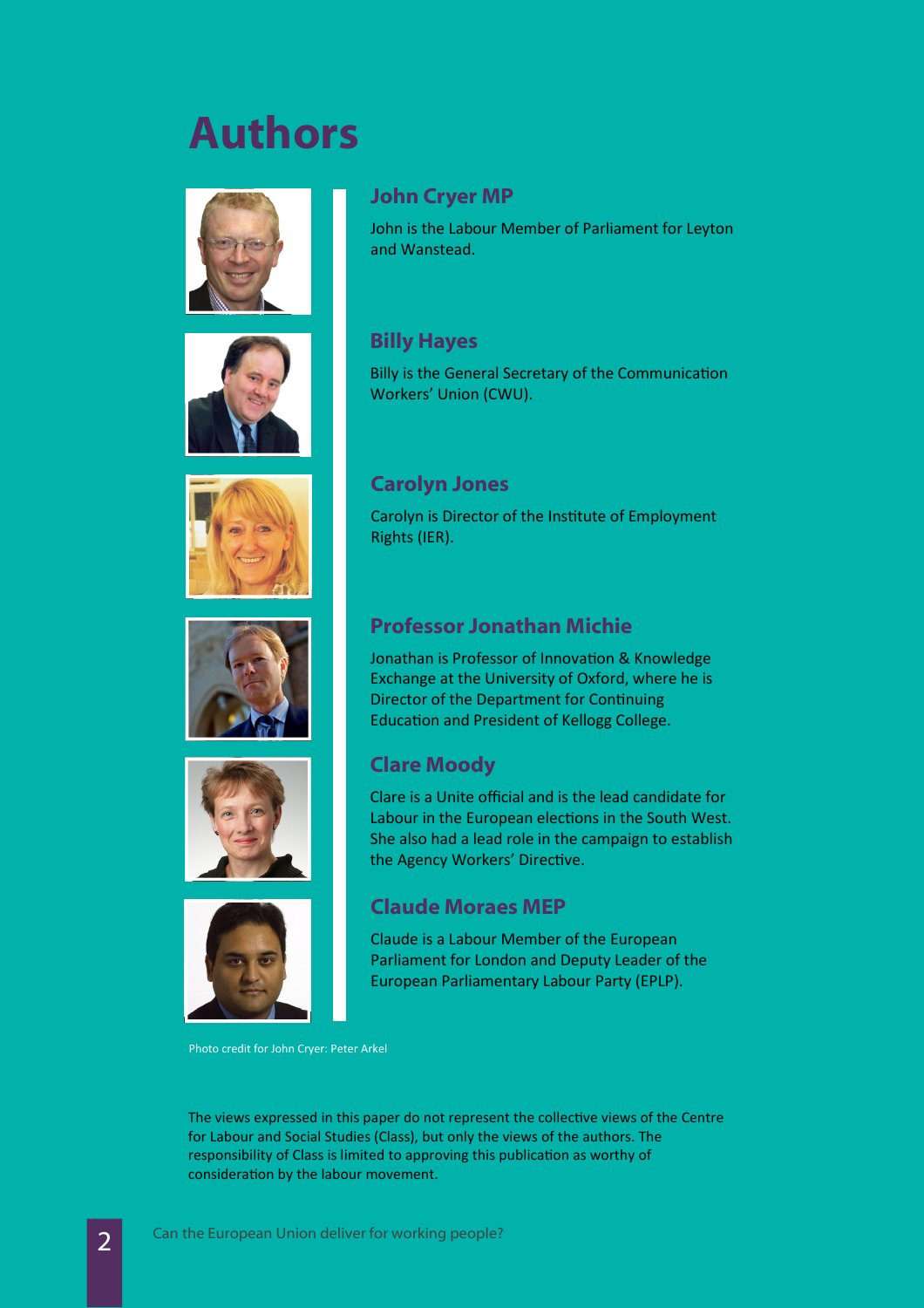### Can the European Union deliver for working people?

As the European Elections approach, the media spotlight is increasingly focussing in on Europe and, more specifically, the European Union.

On the left of the British political spectrum, the EU takes its place as the ultimate "Marmite" issue and can often be heard being discussed with equal amounts of respect and disdain. It remains revered by some as a beacon of international cooperation, with progressive principles at its heart and yet, rejected by others as an anti-democratic institution which harvests the very neoliberal agenda, those of us on the left in this country have had to fight so hard against.

In light of this, Class set out to make a weighty, yet balanced, contribution to the debate. With this in mind, we asked six key figures from across the labour and trade union movement, with differing attitudes to the EU, the same question  $-$  "Can the **European Union deliver for working people?"** – and have compiled their responses in this publication.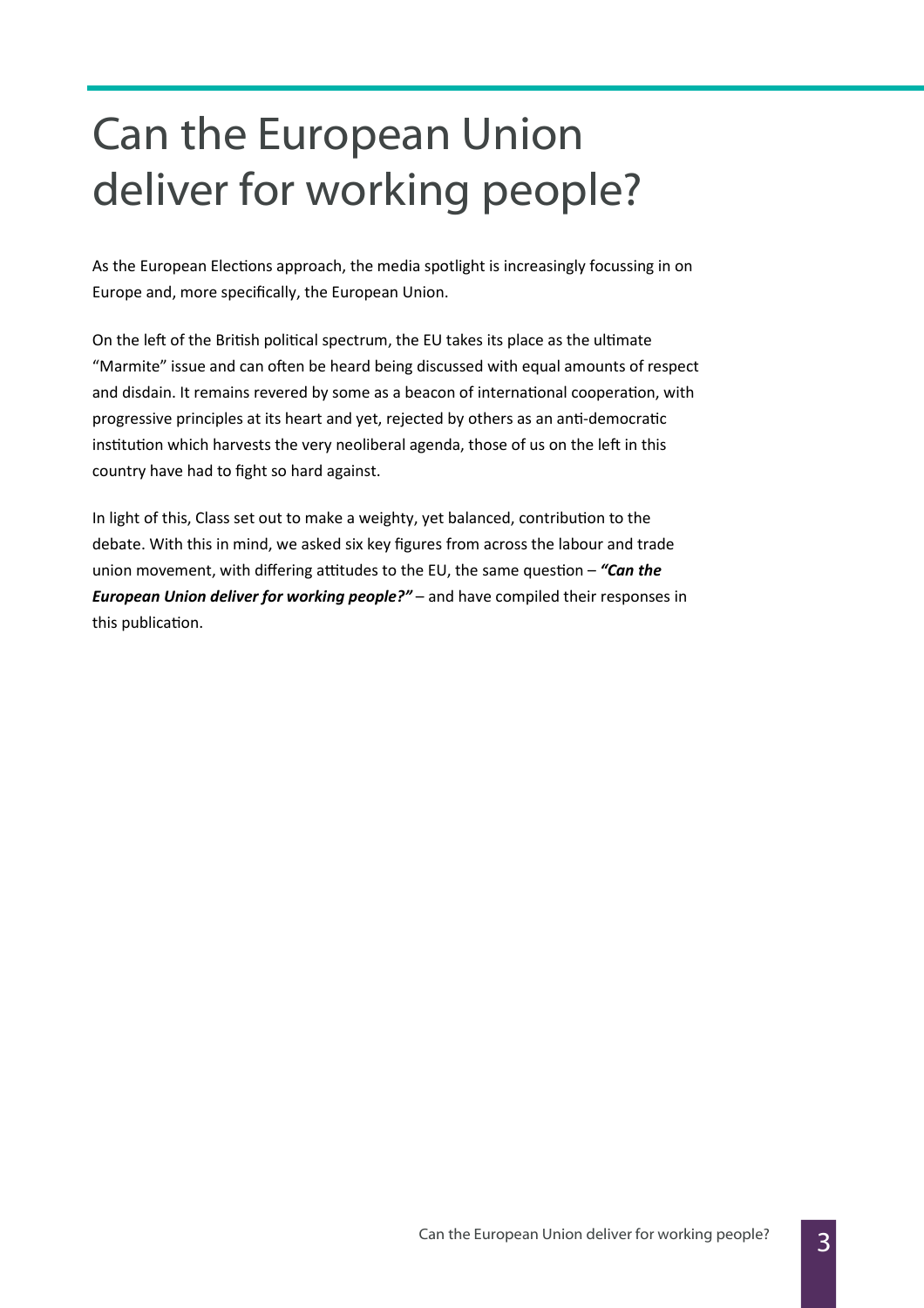## Yes, the European Union can deliver for working people



### Billy Hayes

 Since the onset of the great economic stagnation in 2008, it is clear that the European Union (EU) has lost its attraction for many people in Britain. Lord Ashcroft's poll of 20,000 people, in March 2014, showed a split of four in ten wishing Britain to stay in the EU, and four in ten wishing Britain to leave. One in five said they didn't know.<sup>1</sup> It seems that the public is more confused about Europe than ever. In these circumstances it is vital that the labour and progressive movement, defends the case for our positive engagement with the EU.

This is particularly important in the UK. Historically, up to the 1950s, British foreign policy was premised on keeping Europe divided, with no single power being allowed to challenge Britain's world role. The decline of empire led many in ruling circles to favour a strategic alliance with the US as a substitute. By the 1970s it was clear how this was failing to stem the decline of British power and influence.

British governments have since that time been the most reluctant, and right-wing, participants in the European project. The establishment's nostalgia for empire, and an over-inflated military policy, continued to poison social attitudes towards the EU. This has had an impact upon UK policy-making, even after joining the EU. Most European governments were seeking closer cooperation. Yet successive British governments were anxious and ambiguous about the EU, shaping the course of public opinion in the process.

At the same time British governments pioneered the liberalisation and privatisation agenda. They constantly pushed for the adoption of such programmes by the European Commission and European Parliament. For the most part, the EU was more progressive on issues like employment rights and social legislation - embracing the neoliberal agenda later, and more reluctantly, than British governments, who remained under the sway of US politicians and political economists.

The crash and stagnation since 2008 changed that. The IMF reinforced all the tendencies of the European Commission and European Central Bank to embrace austerity as the sole solution. In these circumstances, there seem few arguments for greater engagement with the EU. But addressing the extent of the economic problems requires coordinated, expansionary policies from all the governments in Europe.

 There will be no sustained economic recovery without avoiding competitive devaluations, protectionism and national autarky. Now, more than ever, we need national governments in Europe to work closely together to solve common economic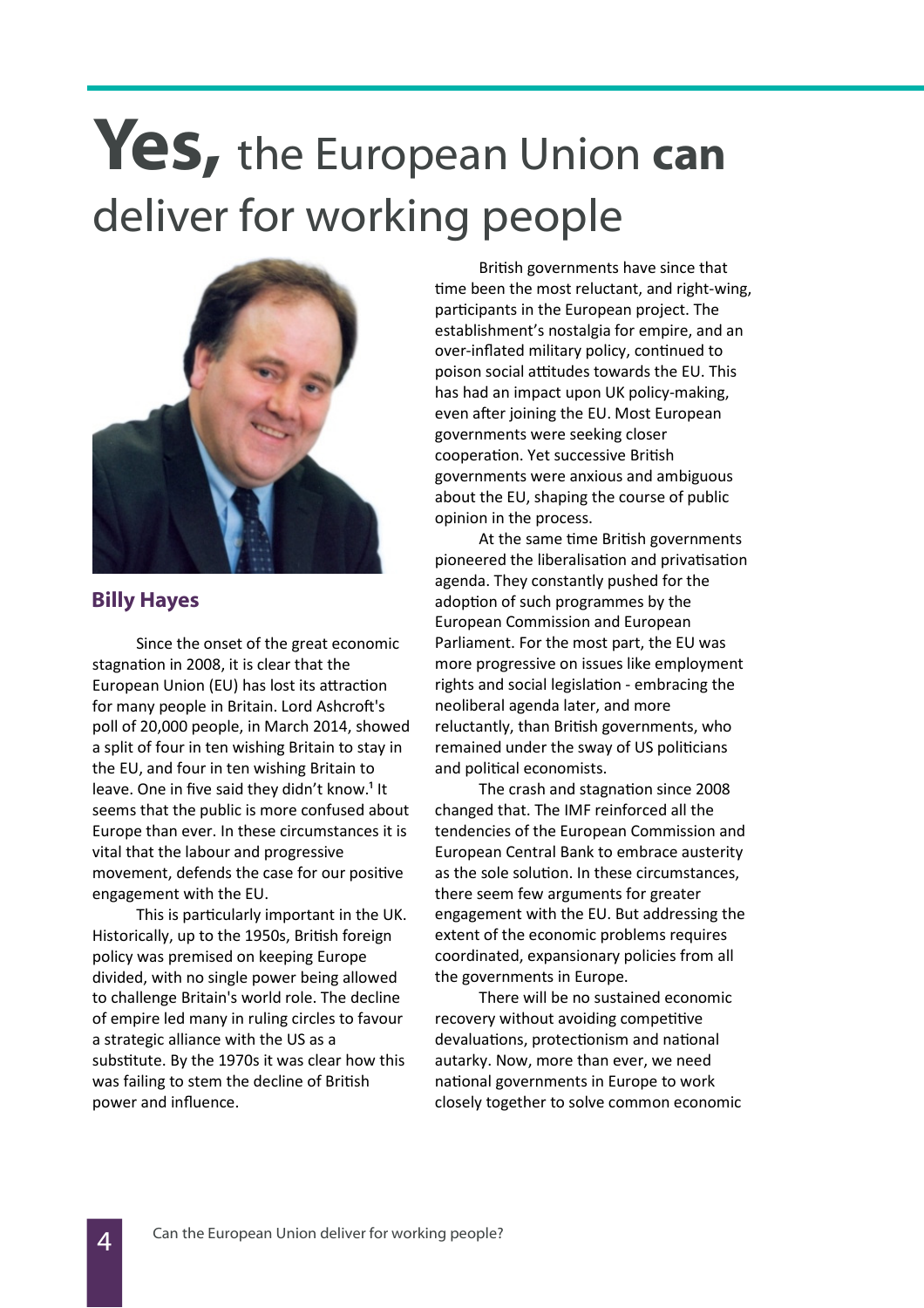problems.

The scale of the problem is daunting. 26 million Europeans are not working, 10 million more than in 2008. Of these, 7.5 million are young people out of work, out of education, and out of training. Living standards are collapsing, with 120 million Europeans living in, or at the risk of, poverty. The European TUC estimates that  $E$ 250 billion invested over 10 years would create 11 million new jobs.<sup>2</sup> Governments across Europe could provide this as public investment, which would raise living standards in every country.

 Of course, while austerity is being sustained at an EU, and a national level, such solutions will not be embraced. But, arguably, the dominance of neoliberalism in EU institutions is in opposition to the key principles of the European Treaty. In particular, the Treaty's principles to promote better living conditions and social protections have been ignored by the European Commission in applying the deflationary policies of the IMF and European Central Bank.

The contribution made by trade unions and the left parties needs to be to promote an alternative to austerity at both the national and EU-wide level. Austerity is also promoting an international reaction which needs to be fought. That reaction takes the form of a vicious hostility to migrant workers, and ethnic minorities  $-$  particularly Muslims and the Roma. This new search for scapegoats runs in the opposite direction to a multinational, multicultural Europe.

 The racist wave, to which no European country appears immune, is not only morally wrong in principle. It also threatens to turn the EU, and the nation states, inwards when the solution to economic stagnation is found in a more outward looking policy. The EU's future has to lie with the fast growing

economies of the BRICS countries, and the rest of the developing world.

Multiculturalism is a practical aid to such engagement, where the EU's diversity allows it to speak to new markets using their own language. The racists threaten not just national domestic harmony, but also our long -term economic welfare.

In the current international political situation, it is easy to despair of social progress being possible at all. Yet coordination is possible across the EU both in unions and parties. It is then not too much of a stretch to achieve it between governments.

Left and progressive parties in both the Party of European Socialists and the GUE/ NGL grouping, inside the European Parliament, remain focal points for campaigns and policy discussions at a European level.

 The ETUC, and the various company European Works councils, are bodies which allow unions to cooperate across national borders in the EU in pursuit of more expansionary economic policy, and for the specific industrial goals of unions.

 There are, and have been, many campaigns across Europe which have involved activists from different countries. These include, the struggle for peace and against imperialist wars; the defence of the environment and for tackling climate change; and opposition to the growth of racist and fascist forces.

 Alongside these, we have seen the emergence of activists in Spain, Greece and elsewhere who stand up for those being impoverished by the impact of austerity. Even in Britain we have some experiences of the new movements such as Occupy. In the coming years we can expect new creative initiatives from young activists against the current squeeze on living standards. There is nothing to suggest that they will want to do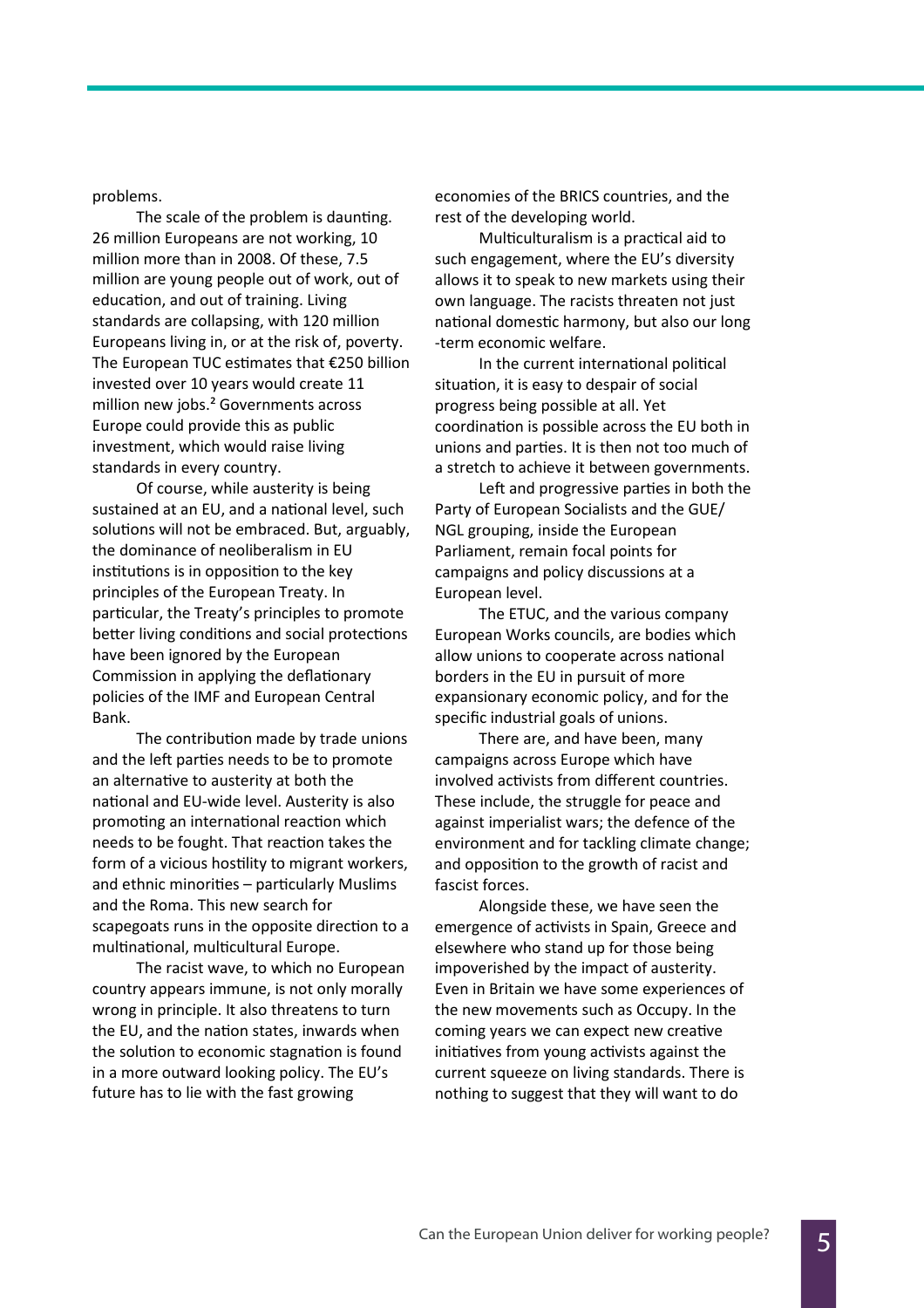anything other than co-operate at an international level.

 The future of the EU is in the hands of the people of Europe. We can let it break up in a mass of damaged and embittered politics. Or, we can fight to defend the principle of pan-European cooperation on the decisive issues facing the peoples of Europe. Nothing is guaranteed - it all depends on the activity of people like us across the EU.

 If we simply allow the monopolies, arms dealers, financiers, landlords, and transnational companies to set the agenda then the outlook is indeed bleak. But a better Europe can be forged by the left in Britain and the EU demanding change, and organising for it across the EU.

#### **References**

<sup>1</sup> Lord Ashcroft (2014) Europe on Trial http:// lordashcroftpolls.com/2014/03/europe-trial ² ETUC (2014) Falling wages casts doubt on recovery warn trade unions http://www.etuc.org/press/fallingwages-casts-doubt-recovery-warn-tradeunions#.UzqehGfz2M1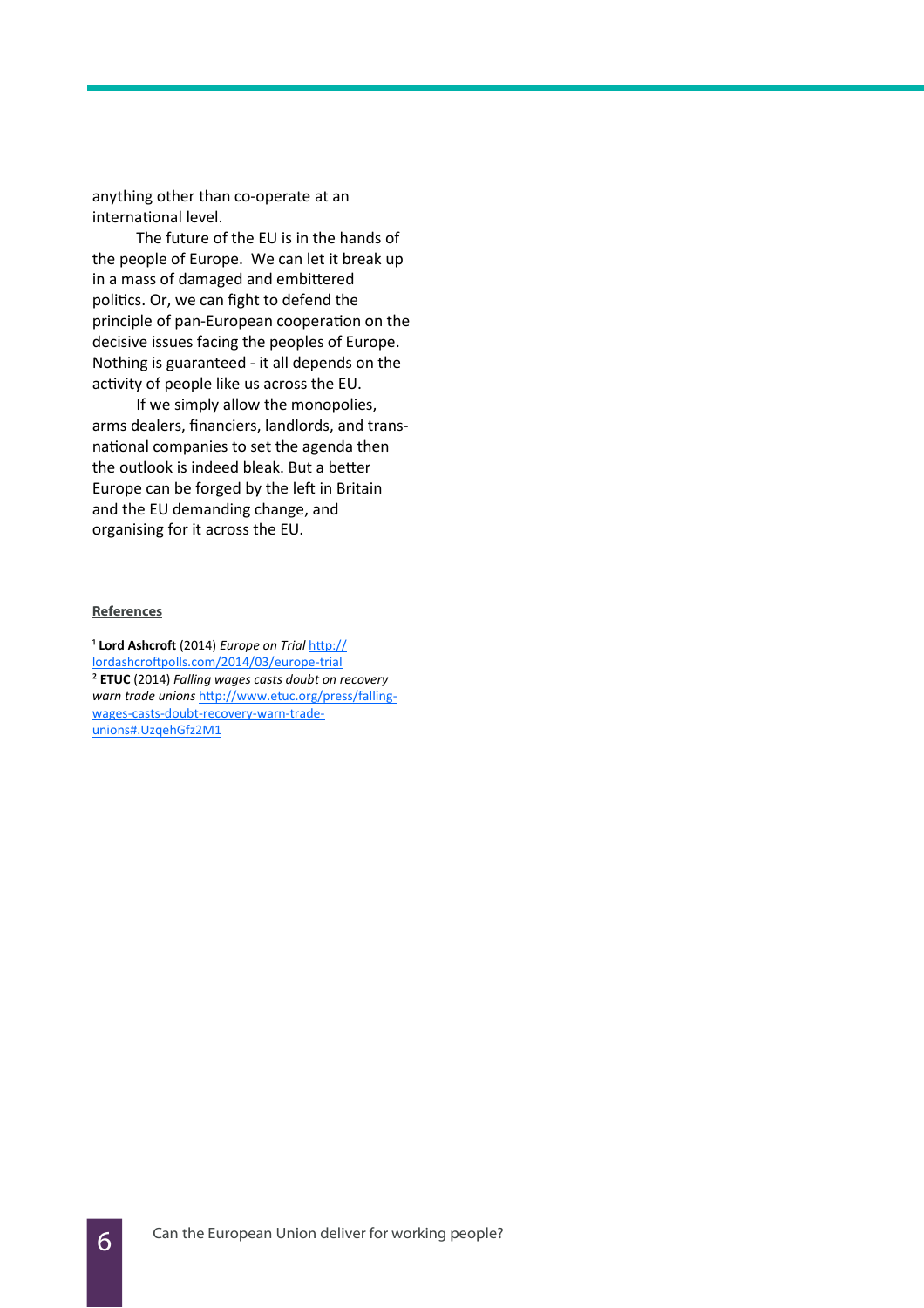# Yes, the European Union can deliver for working people



### Clare Moody

 With Rupert Murdoch leading the charge of a hostile Eurosceptic media it is no wonder that this has become a common refrain. The constant drip, drip, drip of poison oozing out of the right wing press has framed a debate that favours corporate interests. Get government 'off our backs', undo the 'ties of regulation', 'free up business', Europe regulates too much, the market knows best. Well, no – we have seen it doesn't.

 If the economic crisis, the bailing out of the banks and the subsequent recession taught us anything it should have been, at the very least, that the ideological solutions to the failure of neo-economic liberalism have brought ordinary people to their knees, and laid waste to their hopes and aspirations. The market isn't the solution to market failures but that is what the right has offered.

It is precisely these conditions and the harsh austerity measures that have encouraged the scapegoating of migrants leading to the rise of far right groups in

Greece, France, Belgium and the Netherlands. Here in the UK, UKIP are currently occupying the populist anti-European Union right-wing role much to the chagrin of Tory Eurosceptics who have been burning the Thatcherite flame ever since she made her 1988 Bruges speech.

Within this political and economic context those who support membership of the European Union have to make their voices heard in favour of a Social Europe. The elections this May will probably be fought on domestic issues with UKIP riding high on an anti-European and anti-immigration tide. But there is much that can be said about what Europe has done for us. Trade union members now have more enduring rights than could have ever been achieved at a national level.

 The UK's membership of the EU has also provided good quality jobs from the motor industry to aerospace and far wider. Health and safety protection, often derided by the right, has been embedded into EU legislation.

Protection for maternity leave, discrimination law and equal treatment for part-time workers and paid holiday are all EU rights that we take for granted at our peril. The value of collectivism lies at the very core of trade unions and the employment rights such as Transfer of Undertakings (Protection of Employment) (TUPE), redundancy and Information and Consultation regulations. These are not dry legislative rights; these are rights that are crucial to our workforce.

 There are also issues of wider concern to the trade union movement that are best dealt with at an EU level, in particular climate change and tax avoidance, neither of which respect national boundaries.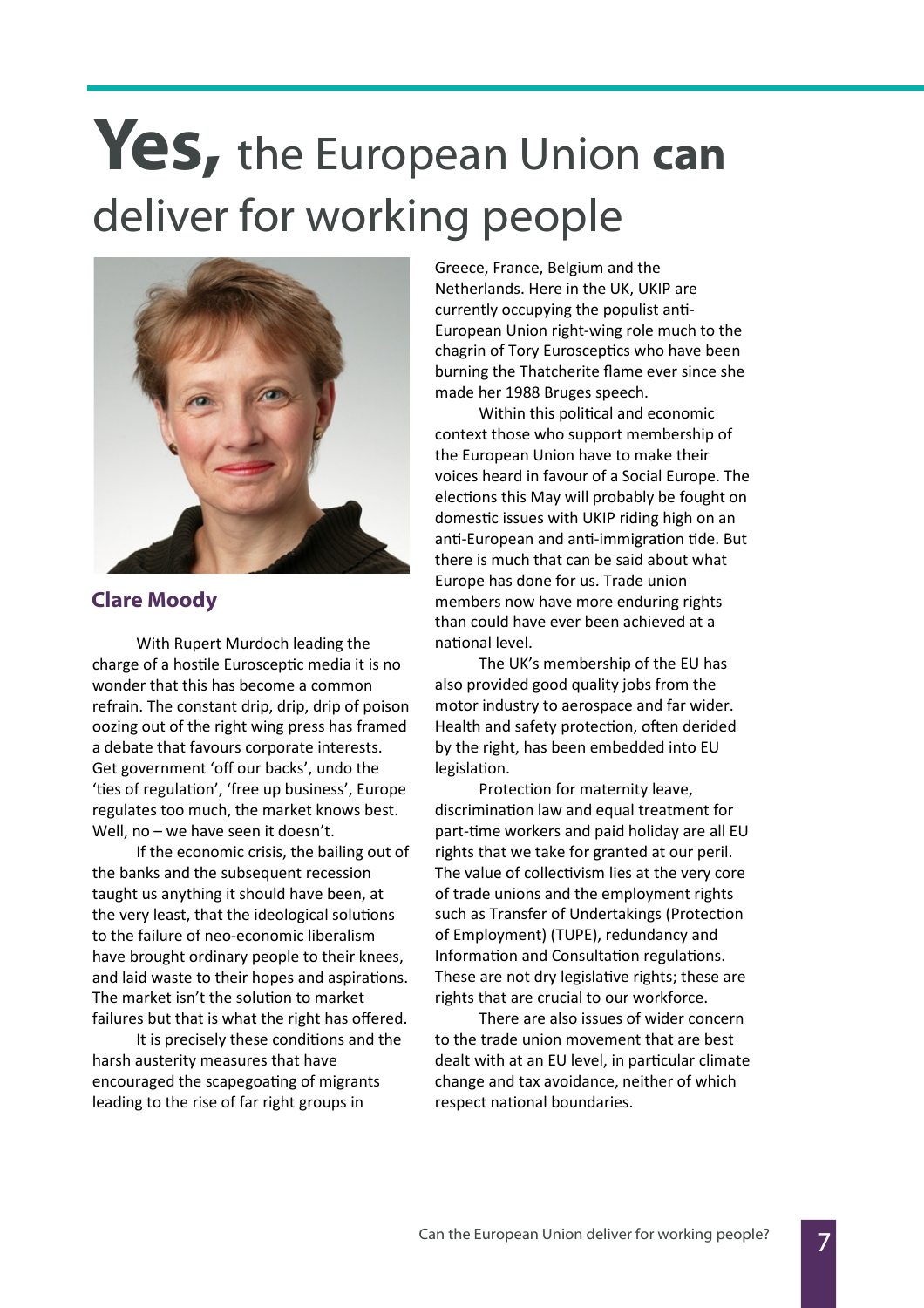### But the EU is the capitalists' creature?

National politicians take the credit for advances at an EU level when it suits them and are very quick to pass the blame for anything that is perceived as unpopular. Yet the simple fact is that common decisionmaking is done by national politicians in the Council of Ministers and European politicians in the European Parliament. The right has been in the majority in both institutions for 10 years but we have managed to hold on to the protections outlined above. We should not bury our heads in the sand and think that these rights will still exist if we turn our backs on the EU.

Our political struggles do not stop at the Channel. The same political, economic and social arguments that rage within our country's borders apply equally to the politics of the EU. For all progressives, changing and challenging the political direction of the right is our 'raison d'être'. It's what gets us up in the morning.

 There has rightly been much discussion about the Transatlantic Trade and Investment Partnership and in particular the Investor-State Dispute Settlement part. The ISDS has now been put on hold because of pressure from trade unions and the Socialists and Democrats in the European Parliament. Because the European Parliament will have a say in this, the Commission has had to take a step back. This is now a political fight and one we have to win.

While nationalists and the far right are capitalising on the misery created by the economic crisis, it is possible that after the European Parliament elections on the 22<sup>nd</sup> May the left will form the largest single group. After ten years of the right running Europe, the political tide may well start to turn in our direction again - on policy and with the institutions. As the largest single group post Lisbon Treaty, the new

Commission President should come from the left. Now is certainly not the time to be coalescing around our opponents to denigrate and, or, campaign against membership of the EU.

 Almost uniquely, the EU is regarded as a monolithic entity that has only one direction and is apolitical. It isn't. Jacques Delors and the development of the European Social Model proved that. Politics determines policy at EU level, just as with local, devolved and Westminster governments. The damage that Thatcher and right-wing politicians have done at the national level has not led to the left calling for the abolition of Westminster; it hasn't even united the left behind calling for proportional electoral systems. So why would we take these same political arguments up at a European level?

 The diagnosis that the EU, as a whole, is the problem, is false. The problem is we have not faced up to the fact that we have a political fight on at a European level just as much as we have a political fight on at a UK level - whether this is about austerity, public services, collective and individual rights or climate change.

#### Why should trade unionists support the EU?

The simple answer is jobs, good jobs that people want and that people can rely on.

 At our core as trade unionists with a belief in solidarity and collectivism, we are driven to deliver for our members. The EU has done just that, giving us jobs and rights. So what happens if we turn our backs on it? All those rights become subject to the whim of our national governments  $-$  sadly our experience of national governments does not suggest that there is an alternative nirvana in the UK that will miraculously appear if we walk away from the EU. The reverse is true, we walk away and we lose the guarantees we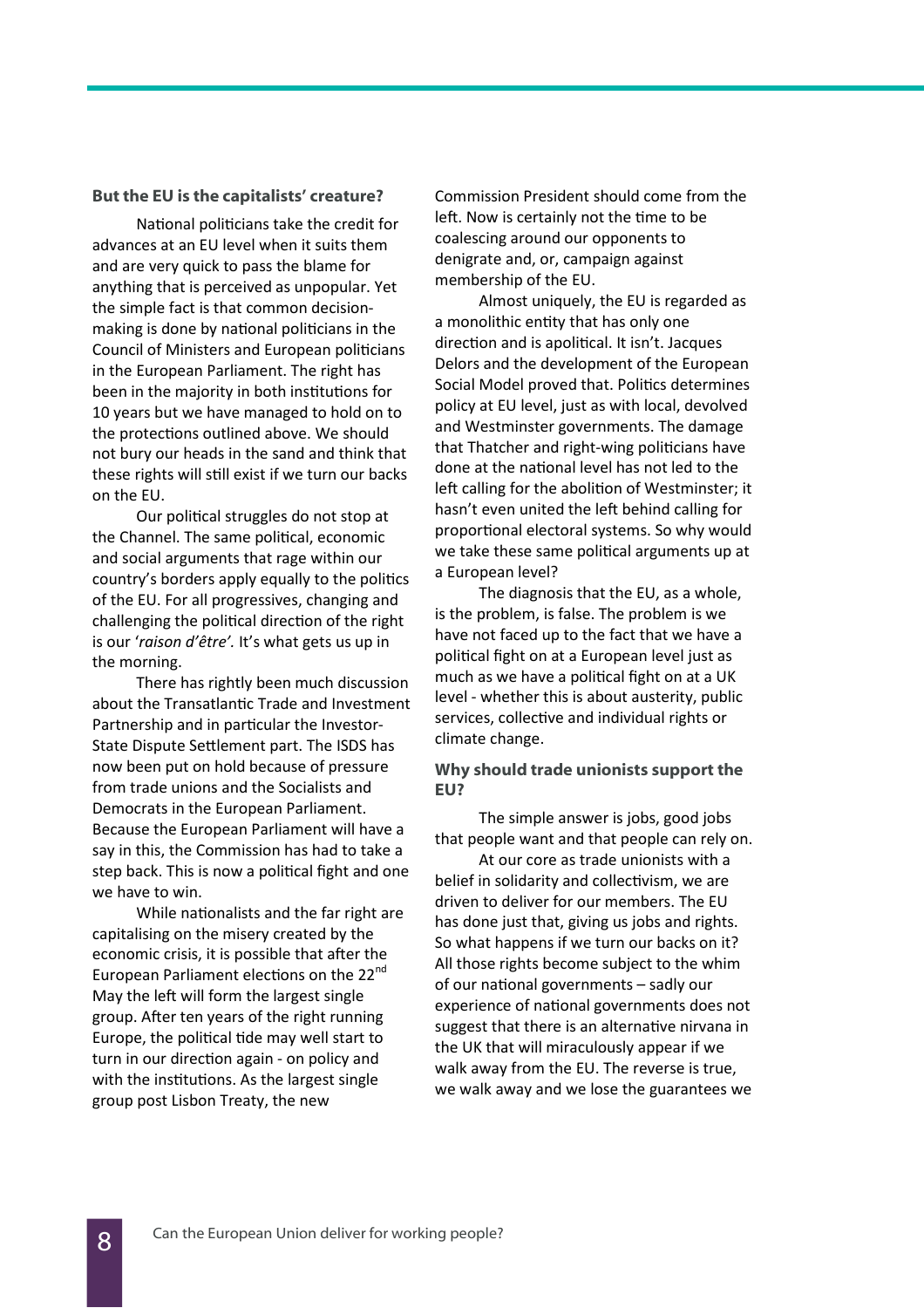all get from our membership of the EU. Those rights will be eroded over time, jobs will go and we will be diminished.

### Where from here?

None of us are happy just to stick with the status quo. We know we disagree with much of the recent direction of the EU, those disagreements are very similar to the disagreements we have with the direction of the national government.

In many ways the political framework of the EU makes it easier for us to deliver advances in collective rights because they are more embedded in European models of industrial relations than in the Anglo-Saxon model. And when we achieve those advances they are more likely to become permanent at an EU level than the possibility of achieving them at a national level, exactly as we have seen with other rights that have come from the EU.

 If we walk away, we will play into the hands of the neoliberals that want to strip away our rights, want to ignore climate change and want to be free to avoid paying their dues to our society through taxation. Ultimately they do not care whether the UK is in or out of the EU as they will work to deliver their model at whatever governmental level. In fact, it is easier for them to do this at a national level.

 As trade unionists, working in the interests of our members, we cannot afford to leave the EU. We cannot turn our backs on the EU and pretend there is a hopeful alternative; our political history does not give us any grounds for this hope.

It is not in the left's nature to turn our backs on a political fight. Once we recognise this is what we are facing over the EU, we know what we have to do. The same as progressives have done throughout history we don't run away - we stand and fight.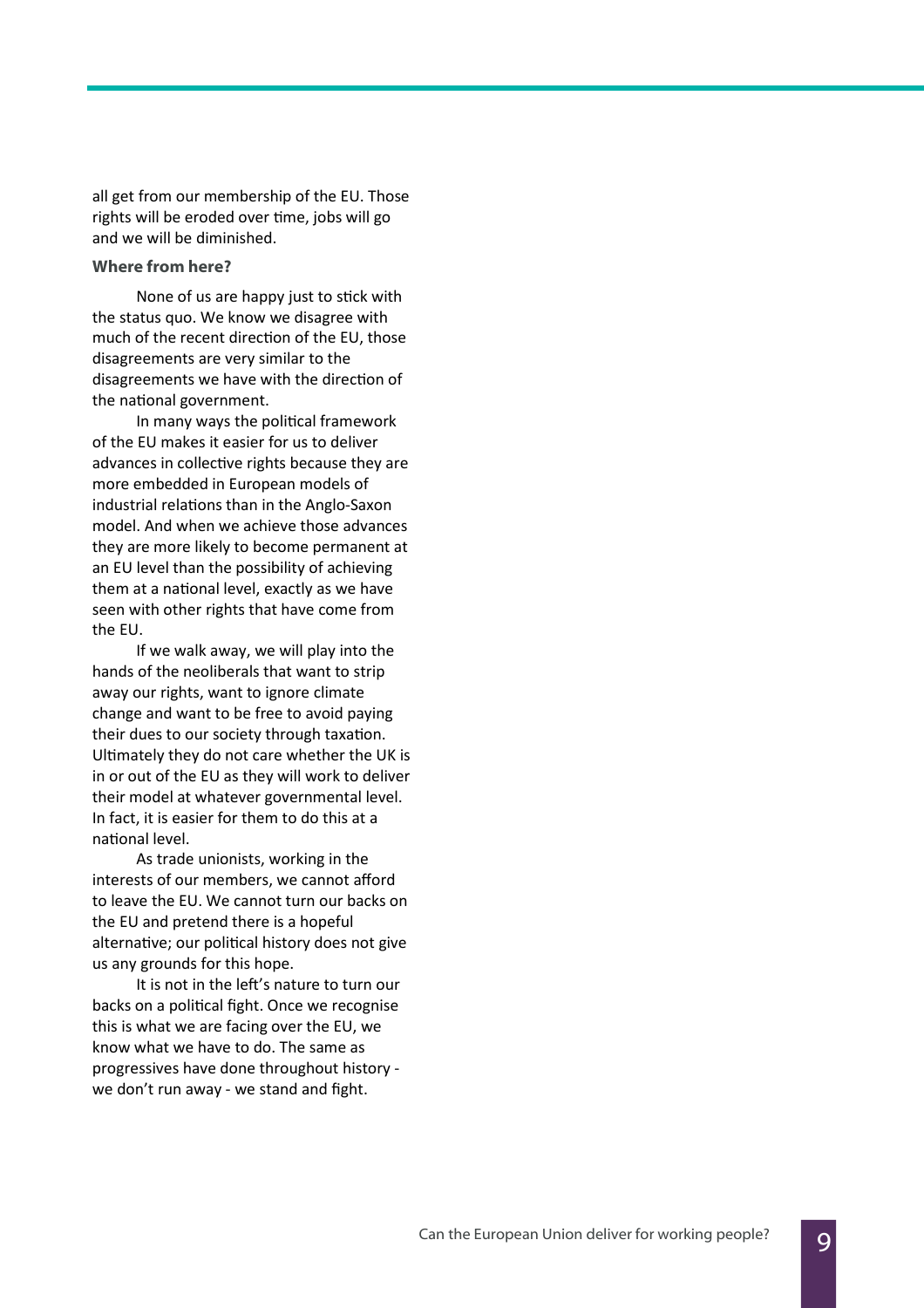# Yes, the European Union can deliver for working people



### Claude Moraes MEP

The upcoming European elections provide the perfect opportunity for progressives to show exactly how the European Union can deliver for working people across the UK.

British people have directly benefited from EU membership, reaping the rewards of economic and social successes, as the EU helped cement Britain's role as a global player and reassert its strength on the world stage.

 In spite of this, the EU, as an institution, has suffered from decades of denigration in the British press. The failure of many politicians, and other sections of British society, to sufficiently defend this unique organisation needs to be addressed, particularly as the EU faces even greater criticism from the right as more member states join.

The current global economic situation, has impacted upon the EU's legitimacy, which is particularly unfair as this crisis did not

begin with, and nor is it confined to, the EU. In fact, the four freedoms guaranteed by the EU – the free movement of people, goods, services and capital – mean that there are countless advantages to EU membership.

 With this in mind and with Britain's place in the union under threat, it is now more important than ever for progressives to make the positive case for the EU.

 The economic benefits of the single market, which have historically ensured majority poll support for EU membership, are now having the opposite effect, as the economic credibility of the Eurozone suffers as a direct result of the crisis.

 We cannot let our arguments be undermined in this way. EU membership is actually worth between £31 billion and £92 billion per year to the UK economy, in terms of revenue generated through trading.<sup>1</sup> And with reports suggesting that EU countries are twice as likely to trade with other EU member states than they would be in the absence of a single market<sup>2</sup>, it is easy to see how detrimental it could be to our economy to withdraw.

 The damage would not just be confined to income gains for the national economy as it is also likely that it would affect national employment levels. A recent House of Commons Library report shows that 4.5 million jobs in Britain are dependent on trade with the EU.<sup>3</sup> When this many jobs are reliant on the continuation of current trade agreements, the fact that politicians could even consider Britain leaving the EU in the midst of such a precarious economic climate is frankly astounding.

 Despite these clear economic benefits and the fact that it was established to rival the US's status as a superpower, the EU's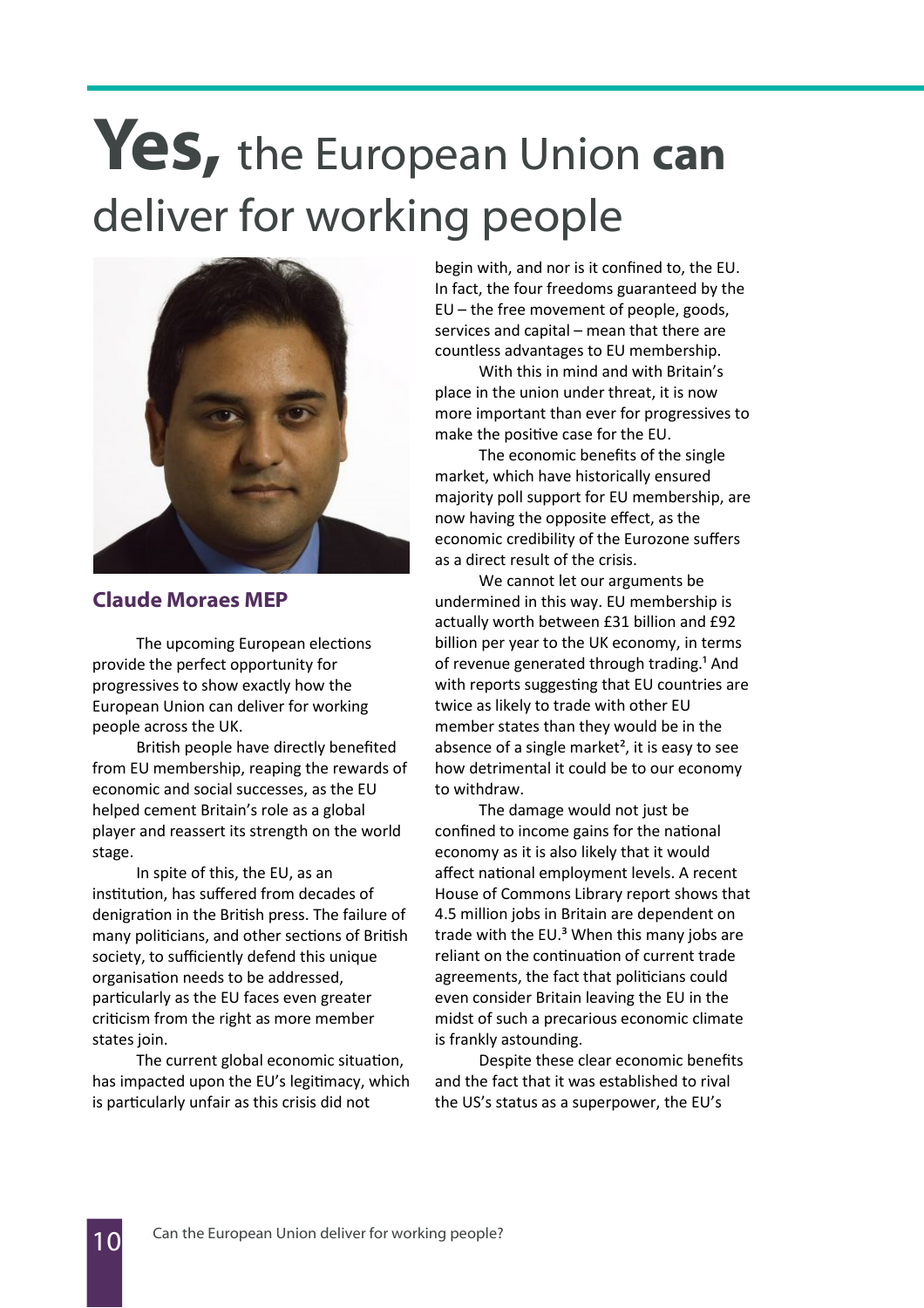mantra has never been profit at any cost. In fact, its founding aim of achieving a collective economic prosperity that does not detract from the rights of citizens in the member states, means that workers' rights are the ultimate priority.

 Many of our basic rights at work are protected by EU legislation, which set international minimum standards. Workers' rights to health and safety, paid holidays, maternity and paternity leave, equal pay and protection against discrimination are just some ways in which the EU has delivered vital legislation to secure and safeguard working people's rights. The Working Time Directive is a key example of this. Six million UK workers have directly benefited from improved holiday entitlements arising from this alone $4$  – something we must not take for granted.

 EU rights, like the EU itself, deserve the determined support of British working people and are a cause worth fighting for. If Britain leaves the EU, then it leaves behind this level of protection for workers. And after witnessing the extent of recent Tory attacks on our rights at work here in the UK, we really cannot take any chances on losing the safety net that European legislation provides.

The EU is also often accused of being a vehicle to facilitate conservative policies. In reality, this could not be further from the truth. We often look to the EU, and its member states, for progressive alternatives in tackling complex issues. For example, when Labour discusses new policy on technical training, the living wage and rebalancing our economy away from financial services towards engineering, we are talking about German social democratic models. When we talk about improving transport infrastructure and railways, we look to the French TGV system.

Equally, it is no exaggeration to say

that the EU, as a collective, has been instrumental in leading the charge against climate change. In 2004, the Kyoto Protocol set much-needed targets for member states to reduce their carbon emissions – targets which are being met. The European Commission is continuing to build policy frameworks towards a sustainable and highly efficient long-term energy profile for all of the member states in the European Union, regardless of when they joined. This establishment of a successful, common energy policy to cope with all the challenges facing energy use shows the power of collective agreements and collective action  $$ something at the heart of the EU.

 In spite of this evidence, recent crises have opened the way for greater acceptance of Eurosceptic attacks on the EU. Unfortunately, these attacks are increasingly resonating with the public in the absence of an adequate defence by progressives.

 In light of this, it is easy to see why the European Elections in May and the General Election next year mean that, in the immediate future, we will witness the most pivotal period in the history of our membership.

We have let Eurosceptics frame discussions on EU membership for far too long and now we must reclaim the debate. This is the perfect opportunity for us to discuss the type of EU, we want to belong to – a Social Europe that delivers for working people.

 Progressives who have benefited from the  $EU$  – trade unions, British industry, civil society, NGOs, the voluntary sector and the arts – will all need to say what has been delivered, what can be lost and crucially, how we can move forward together. We must recognise the EU to be a unifying progressive force as, in so many ways, that is what it represents.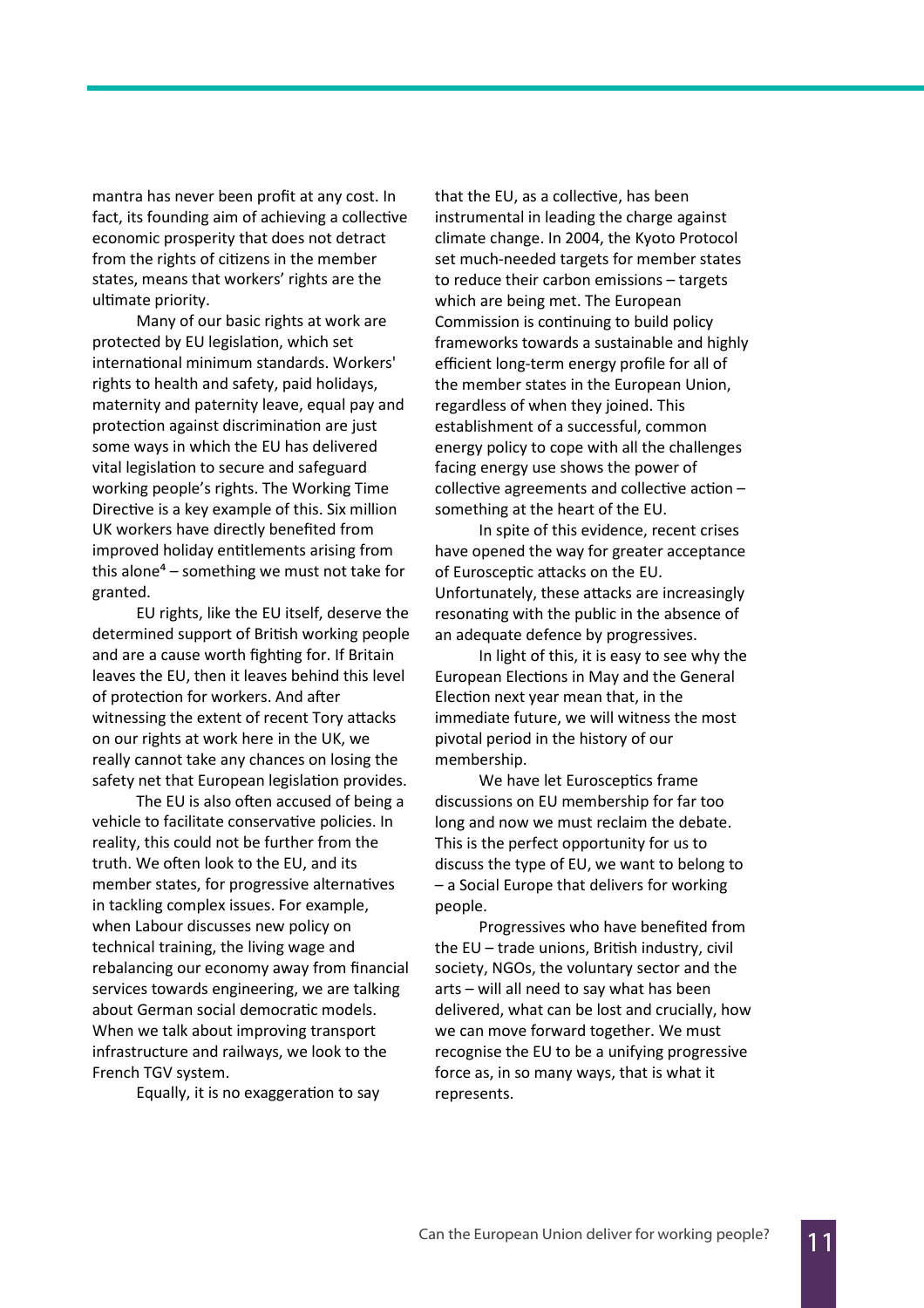### **References**

<sup>1</sup> Full Fact (2013) Is EU membership worth £3,500 per household? https://fullfact.org/factchecks/ is\_eu\_membership\_worth\_3500\_per\_household-28944 ² ibid

<sup>3</sup> House of Commons Library (2013) In brief: UK-EU economic relations – key statistics. Standard Note: SN/ EP/6091 available online at http://www.parliament.uk/ business/publications/research/briefing-papers/ SN06091/in-brief-ukeu-economic-relations-keystatistics

<sup>4</sup> TUC (2013) Hazards at Work: organising for safe and healthy workplaces - 2013 edition. Excerpt with statistic referenced available online at http://www.tuc.org.uk/ workplace-issues-38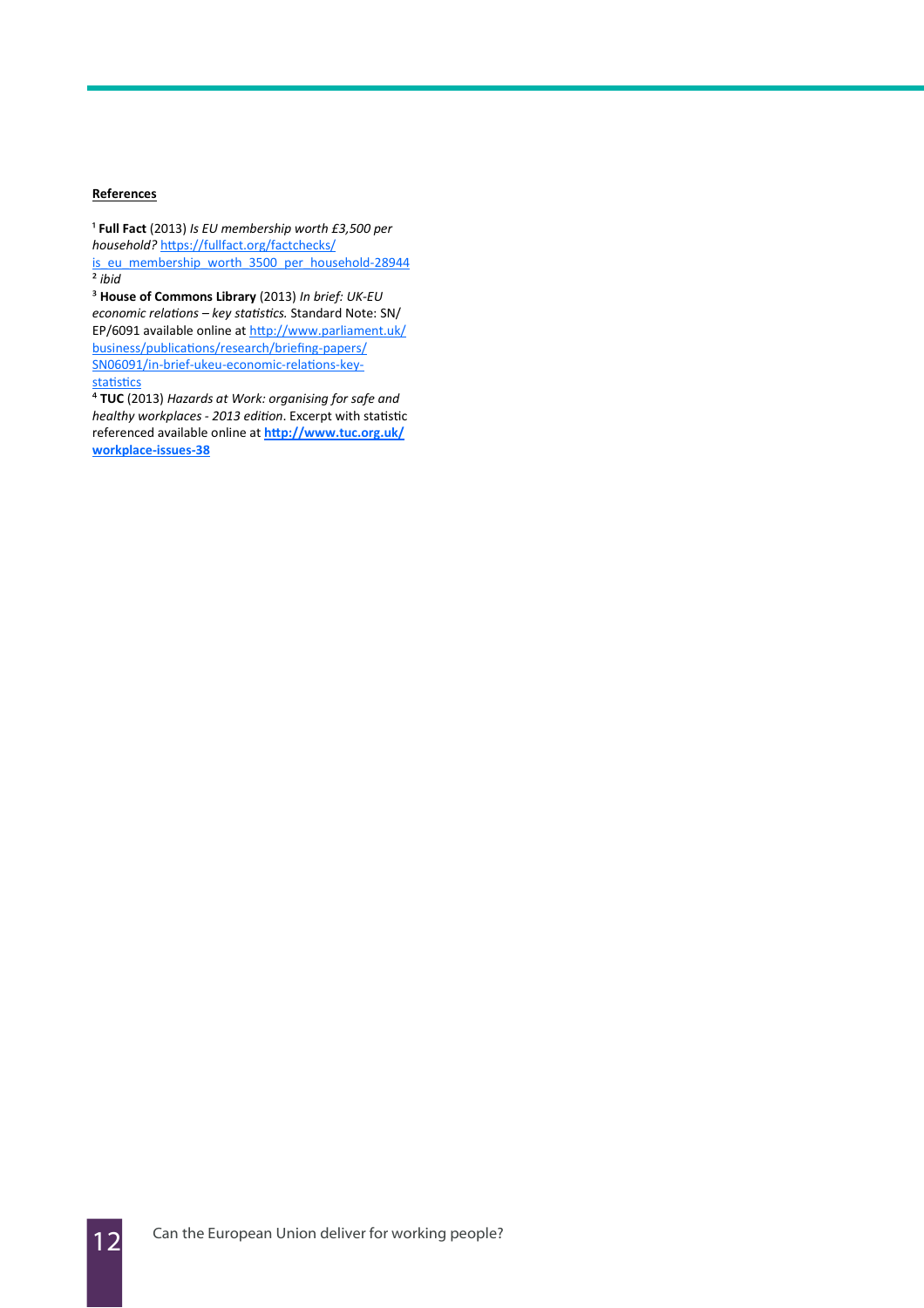# No, the European Union cannot deliver for working people



### John Cryer MP

 The debate in Britain about the European Union is very rarely conducted in terms that are rational or objective  $-$  and I have to say that applies to both sides. If I were to offer criticisms of the EU I would, and have been, accused of being a stupid, narrow -minded nationalist. On the other hand, anyone who defends the European Union can expect to be condemned as treacherously selling out hundreds of years of democracy. The reality is a great deal more complicated than that but the same reality has led me to come to the conclusion that the EU cannot deliver for working people because it is, as far as I can see, an exclusive club which all too often functions as the protector of big banks and big business with scant regard for anyone else.

Along with a majority of the British people, I think an in-out referendum on our membership is long overdue. That is not because I am a fan of referenda. In fact, I am pretty suspicious of the way such plebiscites

have often been used by governments for their own ends. However, if parliament decides to change the power of the ballot box and the power of Westminster, that should be put to the voters.

 Since the last referendum – held by a Labour government in 1975 – we have had an army of treaties march out of Brussels, often containing profound changes. The Single European Act, Nice, Lisbon, Maastricht, Amsterdam and the Growth and Stability Pact to name just a few. They have certainly changed parliament's powers substantially but the voters have never been consulted. Political parties tend to be very shy when it comes to discussing the EU and that shyness increases as general elections loom.

 Cameron is promising a referendum in 2017 or 2018 and, in the meantime, he claims, the Conservatives will renegotiate our EU membership. If that were to be a genuine renegotiation, we might expect some democratic control to be returned to migration, fisheries and agriculture just for a start. That will not happen. The Prime Minister hopes that he can repeat Harold Wilson's sleight of hand of 1975. Wilson claimed to have extracted major concessions from what was then the Common Market. By the time everyone realised that our relationship with Brussels was virtually unchanged, the referendum had been won by the "yes" campaign.

 Now, this sort of sleazy and dishonest manoeuvring is pretty typical of a government which has made mendacity an everyday practice. Although it has to be admitted that it is difficult to think of any British government that has been marked by honesty on European matters. That includes Thatcher, by the way, who handed over the largest slice of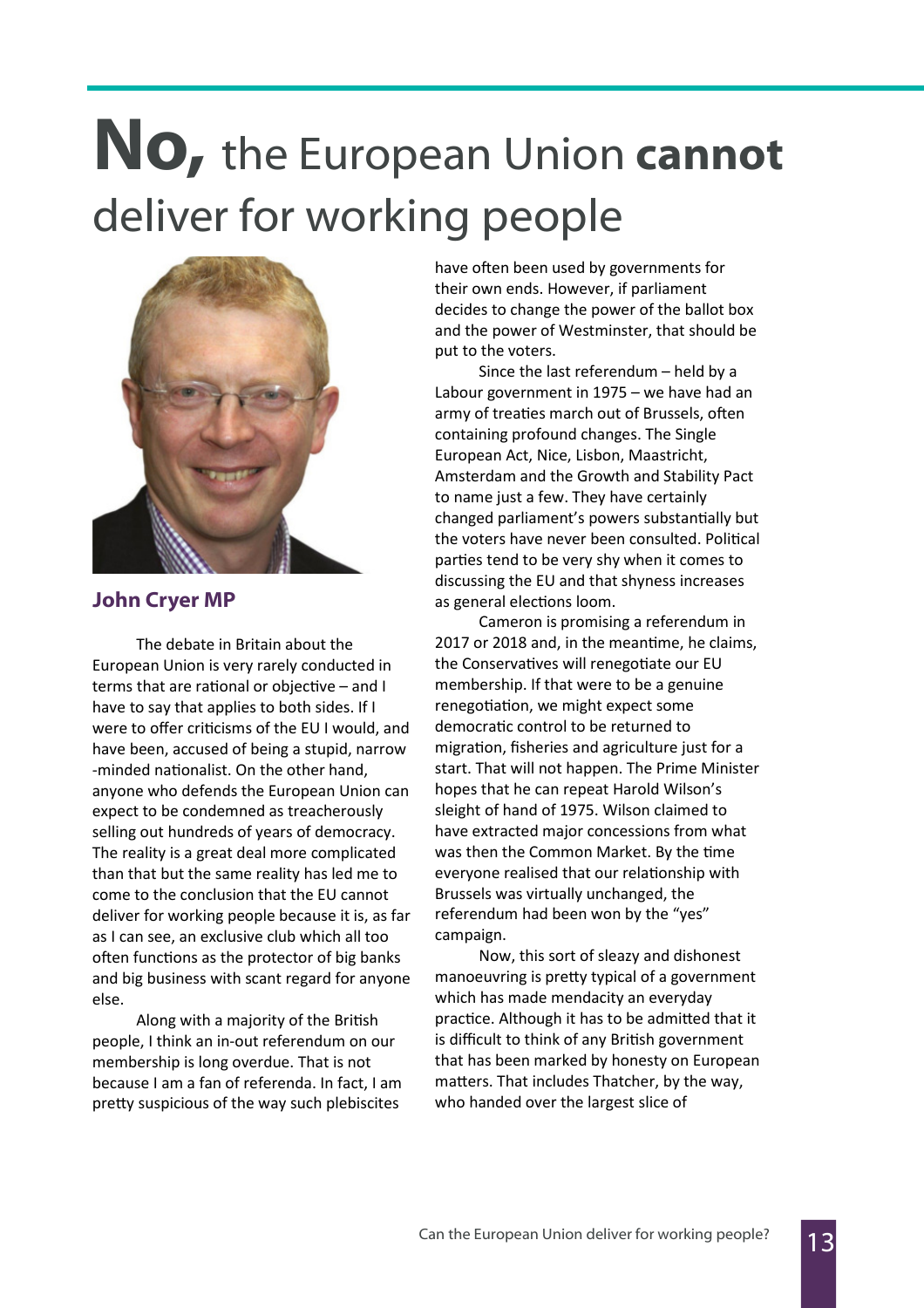sovereignty through the Single European Act in 1986 but neglected to mention this to the voters.

The EU is far from democratic and. because of this, will never deliver for working people. We need to reassert the principles of democracy and that is why I want to see the Labour Party commit itself to a referendum at the earliest opportunity without any guff about "renegotiation". And our referendum Bill should be put through parliament, as a government Bill and in government time, as soon as we are able to get into power. It seems to me that there is no way we can go into the next election without promising the people a choice.

 While ministers are desperately using subterfuges at home to convince us all that they really are enthusiasts for a referendum, that is mild compared to their outrageous behaviour toward the Eurozone countries. Even in the recent history of the EU we have seen austerity measures forced on working people in all of the member states. After seeing the devastating impact this has had on their lives, how can anyone possible argue that the EU is on their side?

 And if that wasn't enough, all of those states are now being told that they will lose control over their own budgets; they have already, of course, lost control of their currency by joining the Euro in the first place. Brussels is also indicating that there should be more "harmonising" of taxation.

 Now, if all that power and control goes to the European Central Bank and the European Commission, what the hell is the point in voting when the governments of the Eurozone nations will have the power of a parish council?

And what have British ministers got to say about the greatest loss of democracy in Europe in living memory? Sod all. Apart from to mutter a few platitudes about the "pooling of sovereignty" and "centralisation" being an inevitable consequence of the single currency.

 Many people in Italy or Spain or Greece must be wondering whether their long and often painful battles for democracy were worth all the bother.

Some readers may point to legislation protecting workers' which came from the European Union. And there is some truth in that. But most of the major legislative  $changes - such as automatic recognition and$ the minimum wage enacted by the Blair government or the Health and Safety at Work Act introduced by Wilson – did not come from Brussels.

At the same time, the European Court of Justice persistently rules on the side of big business. The classic examples were the rulings in the Viking and Laval cases, which effectively meant that workers are forbidden from taking collective action against cases of social dumping.

 Make no mistake, the European Union is no friend of working people and never has been. That is why a great many coalition ministers actually have little difficulty in going along with the direction of the EU. They know it shares many of their aims.

 The great Tory prime minister, Benjamin Disraeli once described the Conservative Party as the party of organised hypocrisy. It is now changing into the party of disorganised hypocrisy but on this issue ministers are likely to remain pretty much united as they continue to go along with the aims and wishes of big business, big banks and the Euro-sadists who don't mind if working people suffer as long as the single currency and the rest of their agenda is protected.

 It's our job to stand up for ordinary people and give them a genuine say in their future.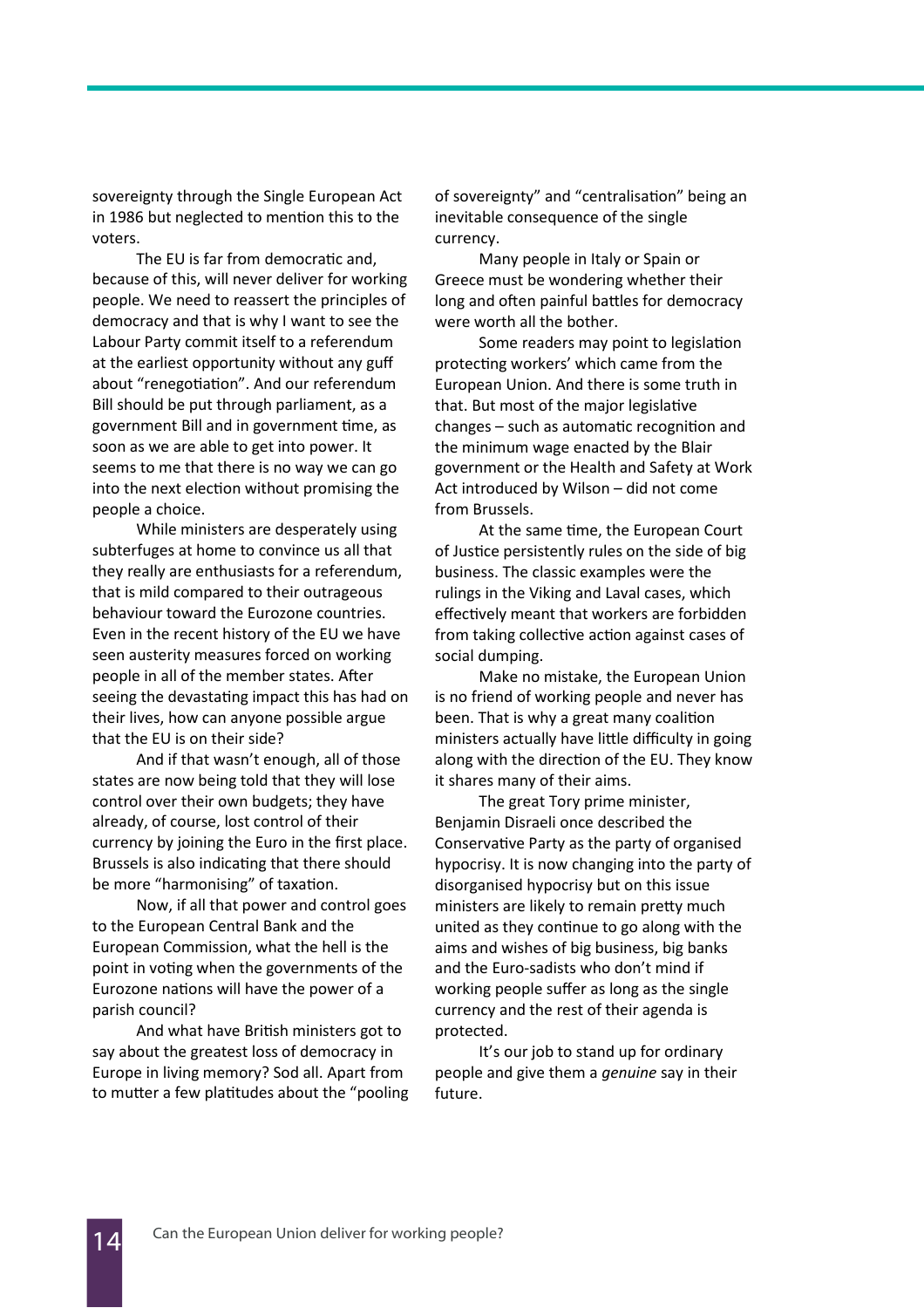# No, the European Union cannot deliver for working people



### Carolyn Jones

 The EU is a neoliberal prison. The vision of Europe as the provider of rights and the protector of freedoms has been consistently eroded. In its place people see the reality: a 'free market' system imposing a political ideology through a series of European institutions  $-$  the Court, the Commission and the Troika.

 And people don't like what they see. Unfortunately (but not unexpectedly) anger at the EU is too often expressed in protectionist terms or racist rants. For the good of us all, that needs to change. As a movement we need to expose the true nature of the beast and offer a progressive alternative.

### EU: the provider of rights?

 It is true that, during a specific period of time, the EU provided UK workers with a range of employment rights denied to them at home. Much of the equality legislation, working time and holiday regulations and

TUPE transfer rights emanated from Europe. These were individual-based rights aimed at providing a floor below which no worker was meant to fall. They offered a safety net to workers during the Thatcher onslaught.

But at the same time as these 'sweets' were being handed out, a neoliberal coup was taking place. A free market ideology was invading Europe and embedding itself into the DNA of European institutions and Treaties. Thatcher and Reagan began the process, but it has accelerated ever since. With our hands firmly wedged in the sweetie jar and our rose-tinted glasses blinding us to reality, we failed to monitor, let alone prevent, this invasion.

 The end result is a European Union that has, at its heart, institutions and rules governed by an ideology that favours finance capital over workers' rights. The free market philosophy is now locked in to the very core of the Europe Union. And as Lord Wedderburn warned during negotiation of the Lisbon Treaty in 2007, the 'primacy doctrine' (whereby all decisions of member states are subject to the law of the European Court) has been built into the Treaty and is now irreversible.

 In this new world order, it is rare to see the introduction of any new, effective rights for workers. Instead, emphasis is on removing so called "red tape" from SME's and promoting "flexicurity" via labour market reforms. The Agency Workers Directive was presented as helpful but, in fact, has led to a massive increase across Europe in the number of workers employed through agencies without the full rights of directly employed workers. The Directive has effectively normalised and institutionalised casualised labour.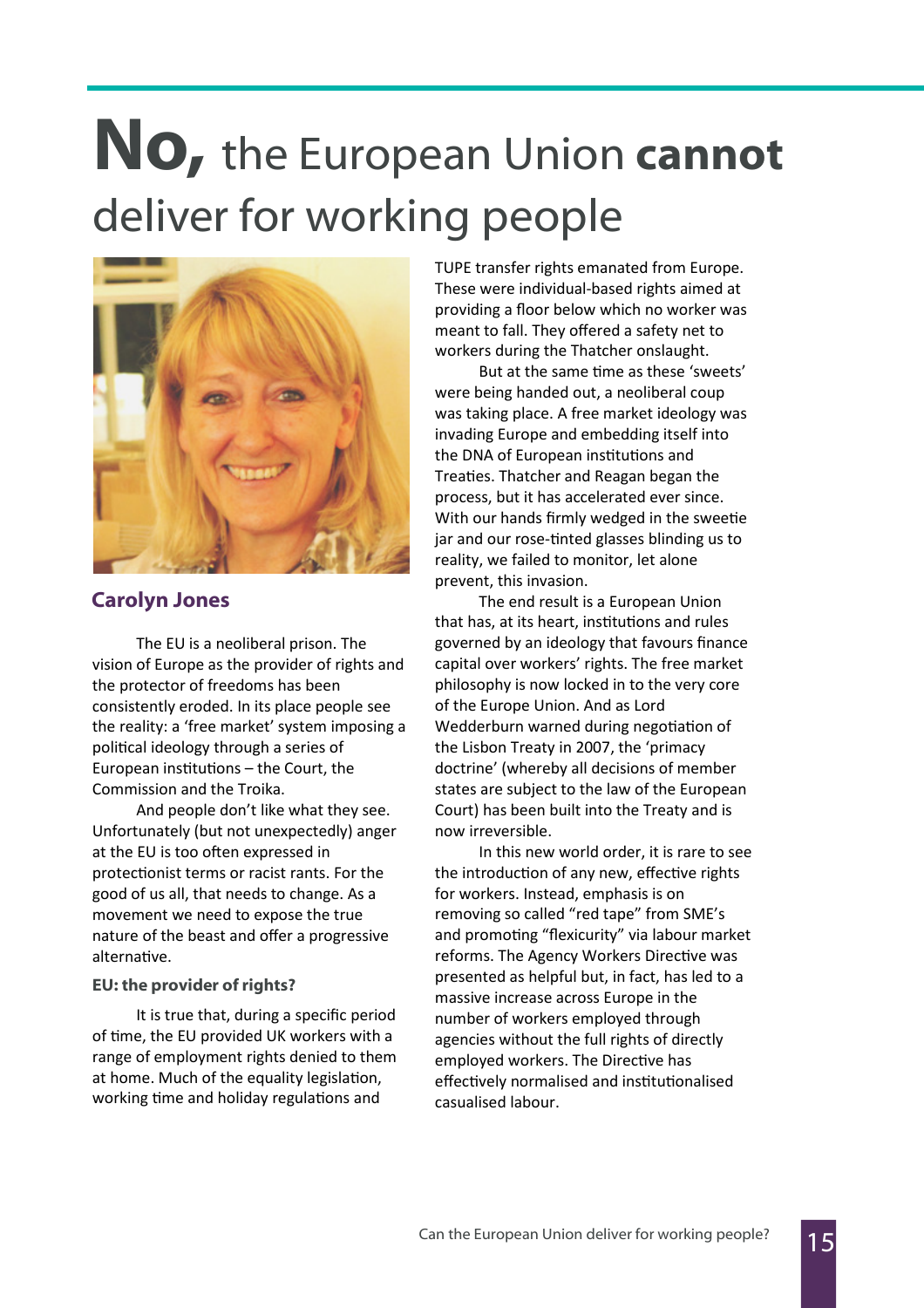### EU: three turns of the neoliberal key

 Not only are there few new rights in this neoliberal prison, we now see existing rights undermined in three significant ways.

### The Court

First, decisions of the Court of Justice of the European Union increasingly reflect the primacy granted in the new Constitutional Treaty to the freedoms of companies over the freedoms of workers. The four freedoms awarded to companies to provide services, establish business, move capital and move labour from one member state to another - now trump all other rights, most notably rights of workers. Goodbye Delors's 'social market' model. Hello Thatcher's free market model. Strong labour laws are now seen, not as a necessary rebalance of workplace power relations, but as a distortion of competition.

Article 16 of the Charter of Fundamental Rights of the EU is a good example. This guarantees bosses the right to conduct a business in what is called an 'undistorted labour market' - for 'undistorted' read free of collective bargaining constraint. Employers are now free to 'post' workers from low-wage EU States to high-wage States, ignore collectively agreed terms and instead provide only the low wages payable in the home country. And the Court willingly obliges.

Attempts by unions to protest against this race to the bottom (as in the Viking and Laval cases) have been declared unlawful by the Court. Similarly, European level union attempts to strengthen the protection offered to posted workers (and by extension the terms and conditions of UK workers) have fallen on deaf ears. In truth, protections for posted workers – as with most employment rights and trade union freedoms - are now

simply seen as adversely affecting the freedom to conduct a business.

#### The Commission

 Second, under the terms of the 2011 Euro Plus Pact, the EU Commission has now turned its attention to dismantling the institutions and structures supporting collective bargaining across Europe. A report prepared by the European Commission in 2012 lists 'employment friendly reforms' as including the 'general decentralisation of wage setting and collective bargaining, wider scope for opportunities to derogate from industry-level agreements at workplace level and an overall reduction in the wage-setting power of trade unions'. The EU Free Trade Agreement currently being negotiated with the US threatens to open all remaining areas of public provision to corporate challenge.

These attacks at EU level again undermine the post-80s Social Europe settlement, threatening long established traditions of strong collective bargaining in EU member states. Even the ETUC, not normally a critic of Europe, condemned these attacks on collective bargaining, saying it was leading Europe to a 'dead end'.

#### The Troika

 Third, the EU Commission, the European Central Bank and the IMF (the Troika), are using Economic Governance rules introduced in the EU in 2012 to enforce severe austerity measures on nation states. Under the rules, Britain, like all other EU member states, is obliged to reduce its public sector deficit and is doing so by reducing benefit entitlement, cutting pensions and keeping public sector wages low.

 The 2012 Treaty gives the EU Commission powers of supervision over the budgets of member states, including tax policies and borrowing. Failure of the UK to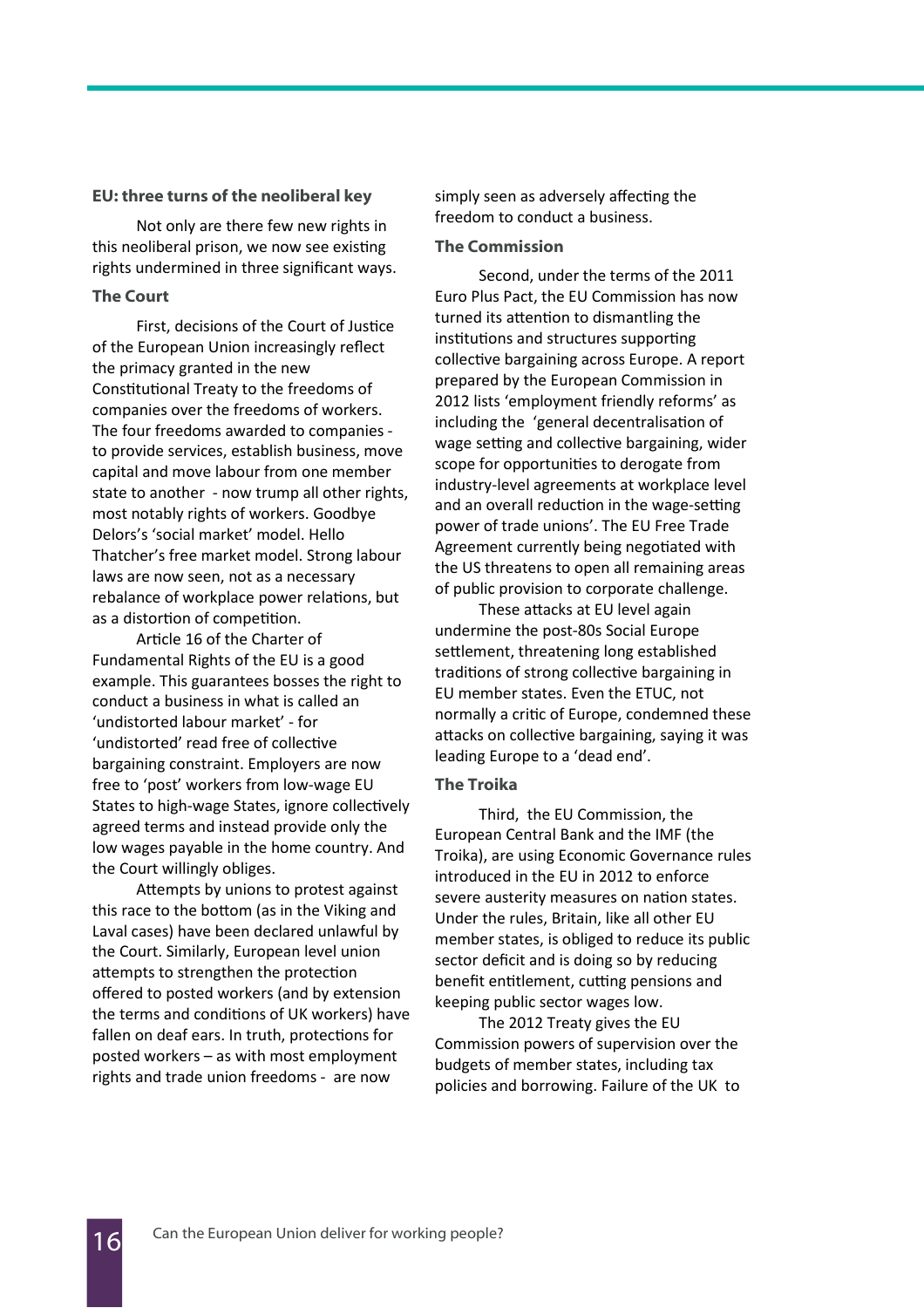comply with the terms of the Stability Treaty by 2018 risks the imposition of unelected and unaccountable technocrats – as already seen in Greece and Italy. Of course Cameron and Osborne are only too willing to comply, and have grasped the austerity agenda with both hands.

 But what of a future Labour Government? Are we to be denied the right to determine our own national laws or decide our own economic path? Yes, if we remain within the current constraints of the EU. Keynesian policies of growth will forever be rejected in favour of free-market, trickledown economics. The door of the neoliberal prison has been firmly closed.

We must see the EU for what it is  $-$  an institutionalised mechanism for imposing 'free-market', neoliberal policies across its 27 member States. It has become a disaster for individual and collective rights at work and the living standards of millions of workers. Democratic control over our future economy will be lost – while Troika-imposed policies in Southern and Eastern Europe are causing unsustainable levels of labour migration.

The Labour Movement and the Left has to recognise these realities and develop alternative perspectives for economic cooperation, on democratic lines, along with trade union colleagues elsewhere in Europe. To do otherwise is to surrender to the rightwing – whether Cameron and the City of London bankers, or xenophobes like UKIP.

 We need to regain the right to assert our needs collectively, through our unions, and democratically, through our Parliaments. In short – we must break the EU prison chains that bind us.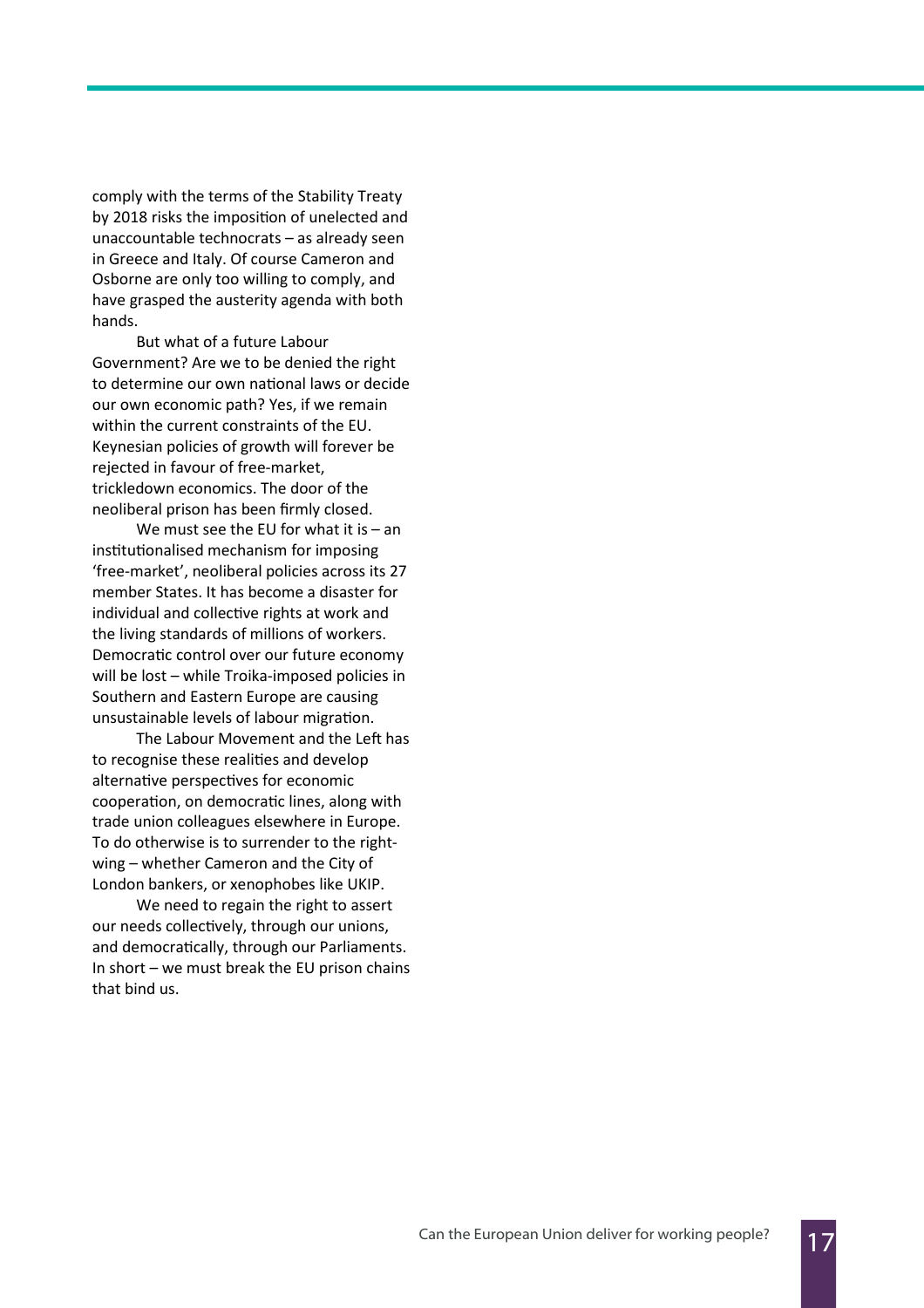# No, the European Union cannot deliver for working people



### Jonathan Michie

 It is difficult to imagine how the European Union 'project' might deliver for working people under the terms currently constituted by the EU, since it has historically been dominated by a rather pro-business policy agenda, operating within the straightjacket of economic orthodoxy. This remains true today, as economic recession holds back many of the EU member states, and yet no serious anti-recession economic and industrial policies have been adopted at a European level. Instead, the European Central Bank remains stuck in old-style orthodoxy, and the necessary European-wide Green New Deal has not been properly developed or pursued.

 The scale of the current economic crisis should have provided a catalyst moment where leaders and politicians across the EU realised that serious action was required. Even as it is was announced that several of the member states, including the UK, were beginning to see economic recovery, living

standards continued to stagnate, while levels of in-work poverty rose. In spite of this, there was a pan-EU failure to try to ensure that working people actually benefited from the recovery, or to turn to radical solutions to tackle inequality – or even to act when it became clear that austerity wasn't working.

 As a result of this, it seems that the sort of policy agenda that might seek to create sustainable economic development within any single member state would be at odds with the EU's policy agenda and approach. The starkest example of this has, of course, been the single currency project. To date, the UK has remained outside this, but it is worth considering briefly for two main reasons. Firstly, because there are plenty in Britain who have advocated – and still do advocate – membership of the single currency area, and secondly, because the single currency and its rules have implications for the economic and political trajectory of the EU, which is largely tied to the euro project. In fact, the single currency is likely to result in recurring economic problems and dislocations across the Eurozone, which will almost inevitably impact negatively on the EU as a whole – the UK included.

### The economic impact of a single currency

 If the 2008 financial crisis taught us anything it was that the banks aren't delivering for working people. We witnessed, first-hand, the urgent need for a radical alternative to current banking systems, on a global scale. It was a definite case of actions speaking louder than words as the message was delivered much more starkly than it could have been by any politician or economist. However, the debate quickly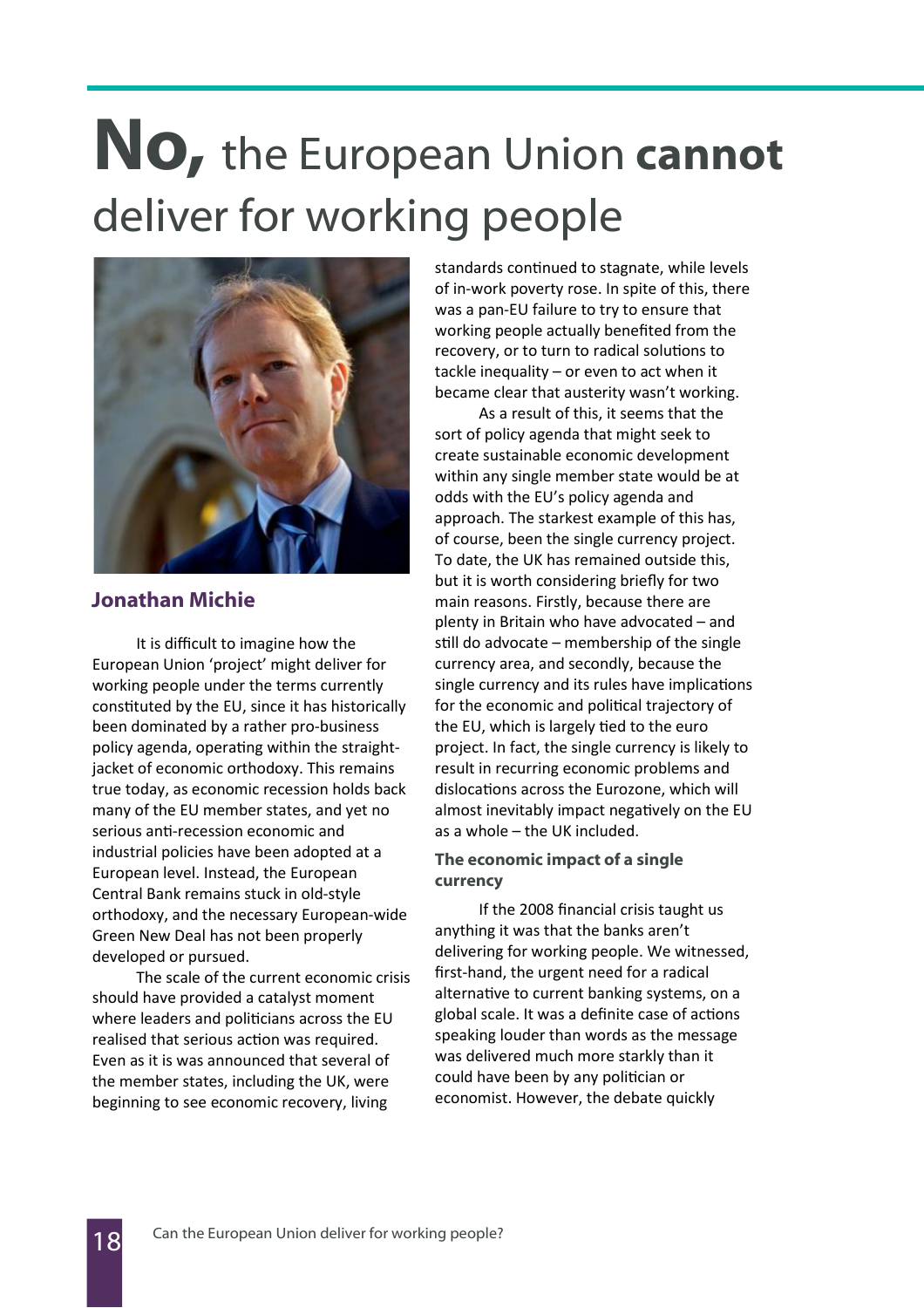centred around how systems should be reformed. This proved complex. But certainly the adoption of the euro would not be the answer.

 The reality is that for a single currency to make sense requires a degree of political and economic integration. The single currency requires a single monetary policy for the area in question. There should therefore also be a single fiscal policy, a single industrial policy, and so on. This is lacking in the EU. Why then, did EU leaders go ahead with the single currency idea, in the absence of the necessary conditions? The answer is that those driving the agenda have been – and remain - wedded to an orthodox view whereby the economy is thought to operate according to textbook models, which is a far cry from reality. It is the sort of fantasy world that the economist John Maynard Keynes described as being one where nothing very serious ever happens. In which case, of course, reckless economic gambles such as adopting the euro will have little negative consequence.

 But with a single currency imposed, when one part of the single currency area becomes economically uncompetitive for whatever reason – perhaps just because it is not as economically dynamic and successful as the rest of the area – problems ensue. In most single currency areas – namely, countries – the problem is dealt with in part through automatic fiscal transfers: those in the area doing less well will tend to pay less taxes, and at the same time will tend to receive more benefits (unemployment pay, housing allowances, etc). This means there will be an automatic net inflow of resources into the area that is lagging. In addition, there will usually be active regional and industrial policies aimed at tackling the problem. Conversely, if countries have their own currencies and one economy becomes

uncompetitive, this will lead to that country's currency being devalued, so that their goods and services become more competitive. This results in the demand for those goods and services rising, with output and employment thereby picking up, and so on.

 The euro falls between the two. Having abandoned their own currencies, the option of realigning currencies is lost. But a single currency has been adopted without the development of the necessary degree of economic integration, and without the necessary accompanying single fiscal, regional and industrial policies. All this means that the EU is likely to continually be faced with these economic problems of depression and stagnation, with the normal policy measures no longer available. Britain thus suffers from being part of this incoherent construct, despite not having adopted the euro. The fact that the euro area is consigned to adopting a single interest rate, for example, despite the reality that this rate may be quite inappropriate for some of the member countries, will create economic dislocations that will impact negatively on the EU as a whole – the UK included.

#### Economic policy action

 Of course, Britain operates within a global economy, and needs to face the economic realities of this, which includes the importance of the European Union, and the importance of the individual EU member states for Britain's trade and other economic relations. But equally, local and regional economies within Britain play an important role, and policy action should seek to foster economic activity at this level. The desired policies for Britain to pursue may fall foul of EU membership – as might be the case with the active use of public ownership, for example. In addition to this focus on the local, Britain should be developing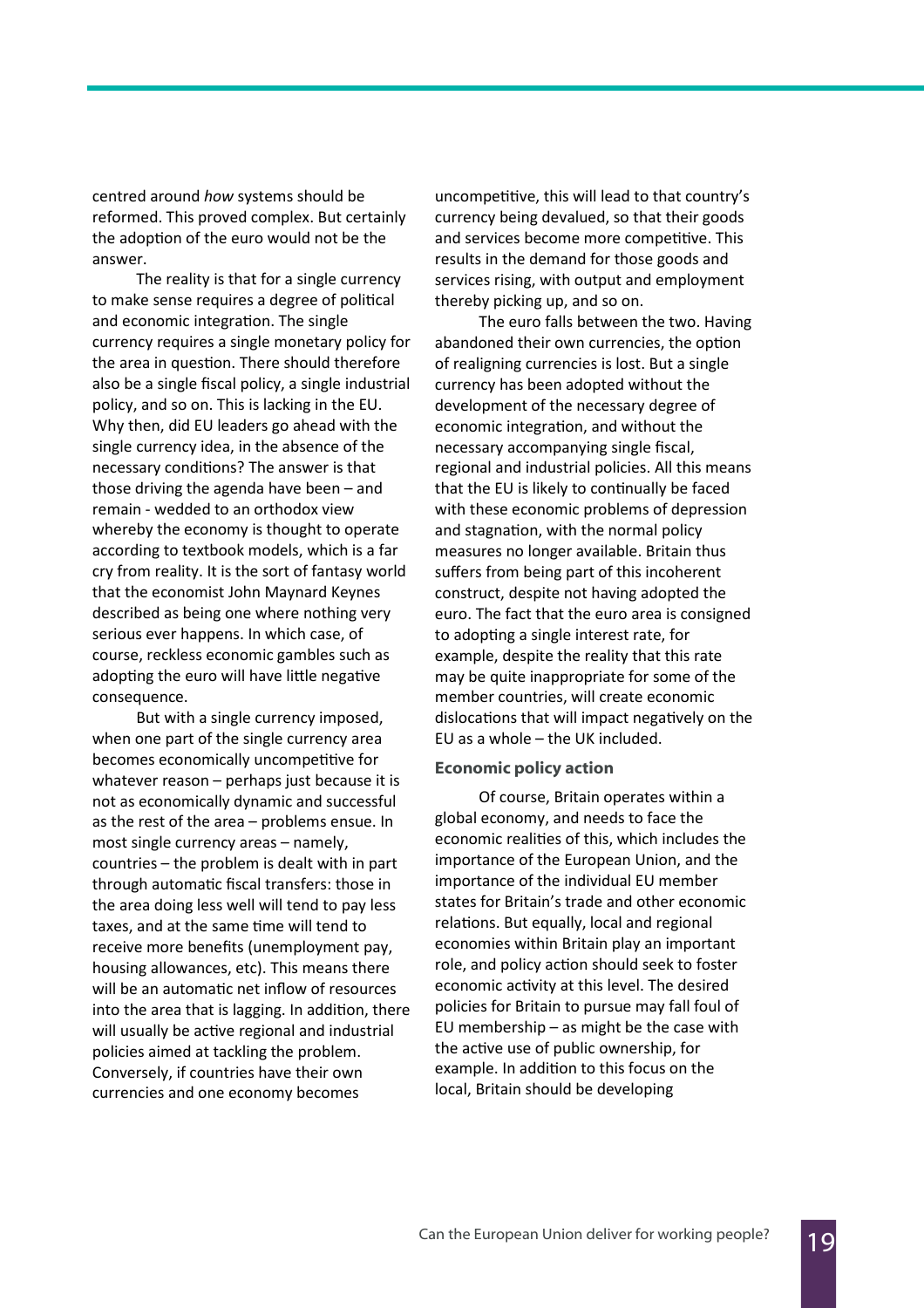appropriate economic relations with countries from across the globe, not just with EU member states, and the restrictions of EU membership will not necessarily be helpful in this regard.

 Even before the single currency project, the Maastricht agreement was based on pre-Keynesian attitudes towards preventing active fiscal policy. Its requirements on governments to target specified fiscal deficit and cumulative debt levels, irrespective of the state of the economic cycle – that is of whether the economy is in recession or not. In the extreme, an economy in recession may be forced to cut government spending, thus exacerbating the recession  $-$  which in turn may lead to a higher deficit rather than the required reduction.

 Thus, in its current form, the EU struggles to deliver for working people. The UK economy is not performing and we need radical changes to ensure that working people benefit from any recovery. The ties forged by the EU mean that just as Britain's economy is affected by Eurozone activities, the policies it can adopt are also inextricably linked to those of other EU political leaders. Britain should be developing and pursuing a real 'Green New Deal' to create sustainable economic development, including the active use of public ownership and public procurement, much of which would likely fall foul of the EU's free market ethos. Nevertheless, this is the best course for the British economy. If the EU presents a barrier, we ultimately need to be prepared to pursue such policies in spite of  $-$  and in the face of  $$ the economic orthodoxy that continues to pervade the EU.